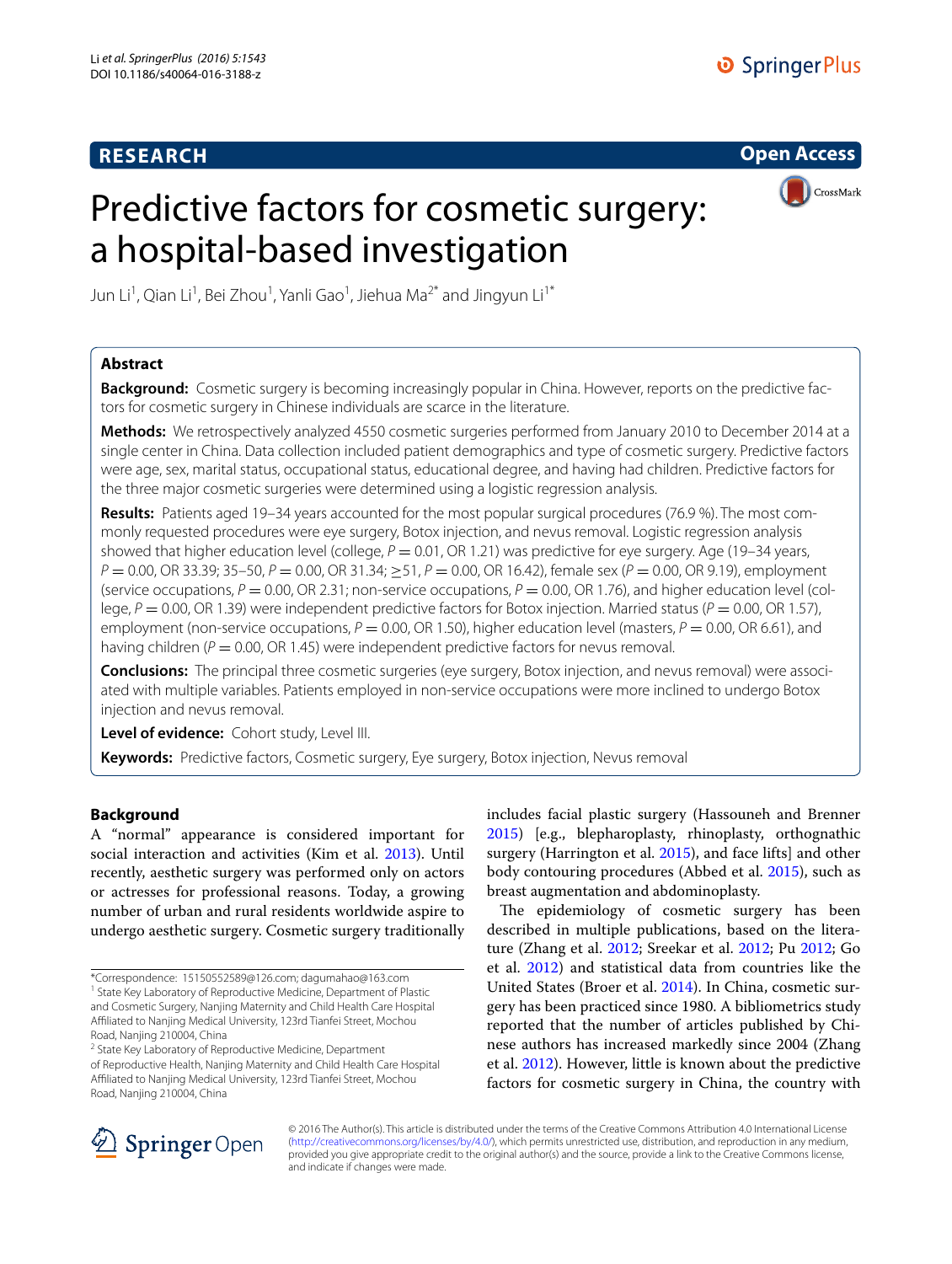the world's largest population. Therefore, we collected retrospective cross-sectional data from our institution to identify predictive factors for the three major cosmetic surgeries (eye surgery, Botox injection, and nevus removal) carried out in China.

### **Results**

All variables and the corresponding response options are listed in Table [1](#page-1-0). A total of 4550 patients were included. Patients aged 19–34 years accounted for the most popular surgical procedures (76.9 %). The mean age of respondents was  $28.1 \pm 7.8$  (range [1](#page-1-0)6–66) years (Table 1).

Surgical procedures increased annually, and tripled over a 5-year period (Fig. [1](#page-2-0)a). The top ten cosmetic surgeries in our hospital are shown in Fig. [1](#page-2-0)b. Eye surgery represents double eyelid surgery, reconstruction of the inner canthus, eye bag removal, and resection of the levator palpebrae superioris muscle. Nose surgery consists of rhinoplasty augmentation, nose correction, and nasal tip contouring. Botulinum toxin (Botox) treatment constitutes injecting Botox into the masseter muscle, orbicularis oculi muscle, frontal muscle, or leg. Breast surgery comprises breast augmentation, breast reduction, breast reconstruction, and breast lift. Lipoplasty includes abdominoplasty, liposuction, and lipofilling. Vaginal rejuvenation incorporates hymenorrhaphy,

<span id="page-1-0"></span>

| Table 1 Patient demographics ( $N = 4550$ ) |  |  |  |  |  |
|---------------------------------------------|--|--|--|--|--|
|---------------------------------------------|--|--|--|--|--|

| <b>Categorical variables (SPSS information)</b> | N(% )       |
|-------------------------------------------------|-------------|
| Age (years)                                     |             |
| $<$ 18 (0)                                      | 194 (4.3)   |
| $19 - 34(1)$                                    | 3499 (76.9) |
| $35 - 50(2)$                                    | 768 (16.9)  |
| $\geq$ 51 (3)                                   | 89 (1.9)    |
| Sex                                             |             |
| Male (0)                                        | 115(2.5)    |
| Female (1)                                      | 4435 (97.5) |
| Marital status                                  |             |
| Unmarried (0)                                   | 2590 (56.9) |
| Married (1)                                     | 1960 (43.1) |
| Occupational status                             |             |
| Unemployed (0)                                  | 1215 (26.7) |
| Employed in service industries (1)              | 2555 (56.2) |
| Employed in non-service industries (2)          | 780 (17.1)  |
| Educational degree                              |             |
| Primary, junior or high school only (0)         | 1674 (36.8) |
| College or university (1)                       | 2754 (60.5) |
| Master's or further education (2)               | 122(2.7)    |
| Having had children                             |             |
| No(0)                                           | 2877 (63.2) |
| Yes $(1)$                                       | 1673 (36.8) |

colporrhaphy, and nympholepsy. As shown in Fig. [1b](#page-2-0), the most commonly requested procedures are eye surgery, Botox injection, and nevus removal. Overall the number of vaginal rejuvenations has escalated sharply, with an average annual growth of 63.2 %. Other striking increases have occurred in nose surgery, thermage, hyaluronic acid treatment, lipoplasty, and breast surgery.

Patients' age is a possible predictive factor for cosmetic surgery. As shown in Table [2,](#page-2-1) patients aged 19–34 years accounted for the largest population undergoing all major cosmetic surgeries except thermage and hyaluronic acid.

Logistic regression analysis of independent predictive factors for the top three cosmetic surgeries (eye surgery, Botox injection, and nevus removal) is shown in Table [3](#page-3-0). Female patients are inclined to undergo Botox injection  $(P = 0.00, \text{ OR } 9.19)$  but do not tend to undergo nevus removal. Married patients are more likely to undergo nevus removal ( $P = 0.00$ , OR 1.57). Patients employed in the service occupations show a tendency toward Botox injection ( $P = 0.00$ , OR 2.31). Patients with higher education attainment are inclined to undergo eye surgery (college;  $P = 0.01$ , OR 1.21) and Botox injection (college;  $P = 0.00$ , OR 1.39). Patients who have had children show a preference for nevus removal  $(P = 0.00, \text{OR } 1.45)$ . Interestingly, all age groups were significantly associated with Botox injection (Table [3](#page-3-0)).

## **Discussion**

A multitude of factors might motivate patients to request cosmetic surgery, such as psychosocial factors (Nerini et al. [2014](#page-4-9)), social relationships (Tam et al. [2012](#page-4-10)), body image (Sarwer et al. [2005\)](#page-4-11), a history of being teased about their appearance (von Soest et al. [2006\)](#page-4-12), and self-esteem (Haas et al. [2008\)](#page-4-13). Media exposure, fashion trends, and beauty magazines correlate with positive attitudes toward cosmetic surgery (Placik and Arkins [2014;](#page-4-14) Sharp et al. [2014](#page-4-15)). Our study found that age, sex, marital status, occupational status, educational level, and previous childbirth were significantly associated with the leading three cosmetic surgeries (eye surgery, Botox injection, and nevus removal).

In the United States, the patient group aged 35–50 years requested the most surgical procedures, representing 40 %, whereas patients aged 19–34 years underwent 28 % of all surgical procedures (Broer et al. [2014](#page-4-8)). In the present study, we found that patients aged 19–34 years underwent the largest share of all cosmetic surgeries, accounting for 76.9 %, indicating a preference for cosmetic surgeries in China among the younger population. One contributing factor may be the popularity of Korean television series in China among the younger Chinese. It is the case that many Korean television stars have undergone cosmetic surgery, leading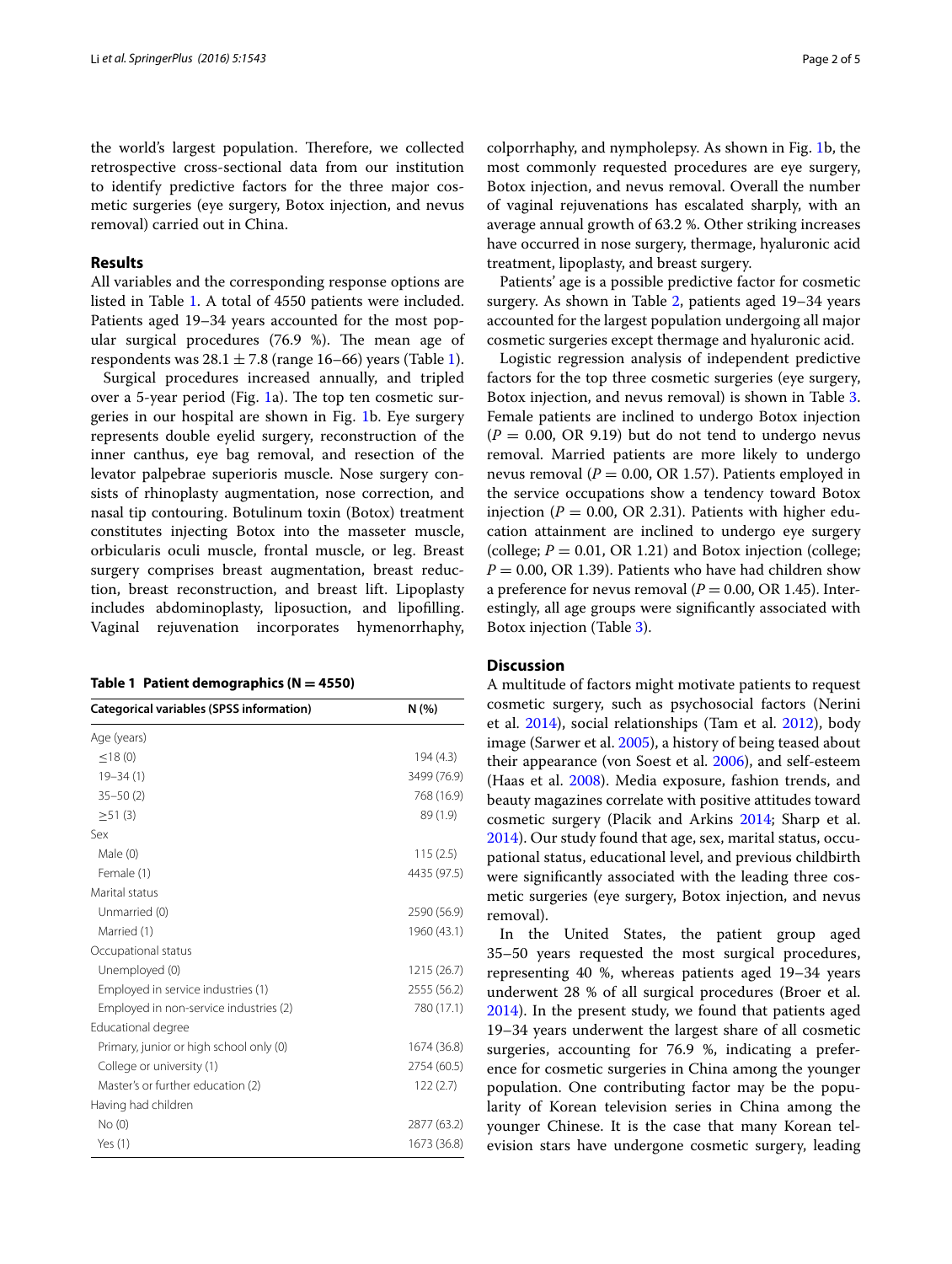

#### <span id="page-2-1"></span><span id="page-2-0"></span>**Table 2 Number of cosmetic surgery by age groups**

|                      | <b>Number</b>       | <b>Total number</b>  |                     |                    |      |
|----------------------|---------------------|----------------------|---------------------|--------------------|------|
| Age groups           | $\leq$ 18 (N = 194) | $19 - 34$ (N = 3499) | $35 - 50$ (N = 768) | $\geq$ 51 (N = 89) |      |
| Cosmetic surgery     |                     |                      |                     |                    |      |
| Eye surgery          | 92                  | 1134                 | 124                 | 32                 | 1382 |
| Nose surgery         | 19                  | 286                  | 33                  |                    | 339  |
| Orthognathic surgery | 14                  | 105                  | 6                   |                    | 126  |
| Botox                | 2                   | 903                  | 189                 | 13                 | 1107 |
| Thermage             | 0                   | 13                   | 143                 | 20                 | 176  |
| Hyaluronic acid      | $\overline{2}$      | 20                   | 22                  | 0                  | 44   |
| Nevus removal        | 32                  | 417                  | 55                  | 5                  | 509  |
| Breast surgery       | 0                   | 79                   | 86                  | 2                  | 167  |
| Vaginal rejuvenation | 5                   | 326                  | 44                  | 2                  | 377  |
| Lipoplasty           | 0                   | 90                   | 28                  | 5                  | 123  |

to a breakdown of previously held stereotypes and an increase in the number of people considering elective cosmetic surgery. Historically, older patients were more likely undergo face lifts to obtain a youthful, natural look (Paul [2011](#page-4-16)). In our study only 89 patients aged 51 and older underwent cosmetic surgery in the previous 4 years, suggesting that older people in China are much less interested than Americans in cosmetic surgery. Chinese people are bound by a long history of conservatism and traditional beliefs, and may therefore have a relatively negative attitude toward cosmetic surgery.

British females were reported to have a greater likelihood of undergoing cosmetic surgery (Furnham and Levitas [2012\)](#page-4-17). In South Korea, women were more accepting of cosmetic surgery in comparison with male counterparts (Swami et al. [2012](#page-4-18)). Our results, likewise, show that in China, as in other countries worldwide, women make up the vast majority of cosmetic surgery patients.

The married population has been reported to be just as eager as the unmarried to undergo cosmetic surgery to gain support of family, friends, and partners, and to better their social positions and values, besides making their appearance more attractive to others (Salehahmadi and Rafie [2012](#page-4-19)). Marital status was reported to be statistically significantly related with Dermatology Life Quality Index scores in vitiligo patients (Dolatshahi et al. [2008](#page-4-20)).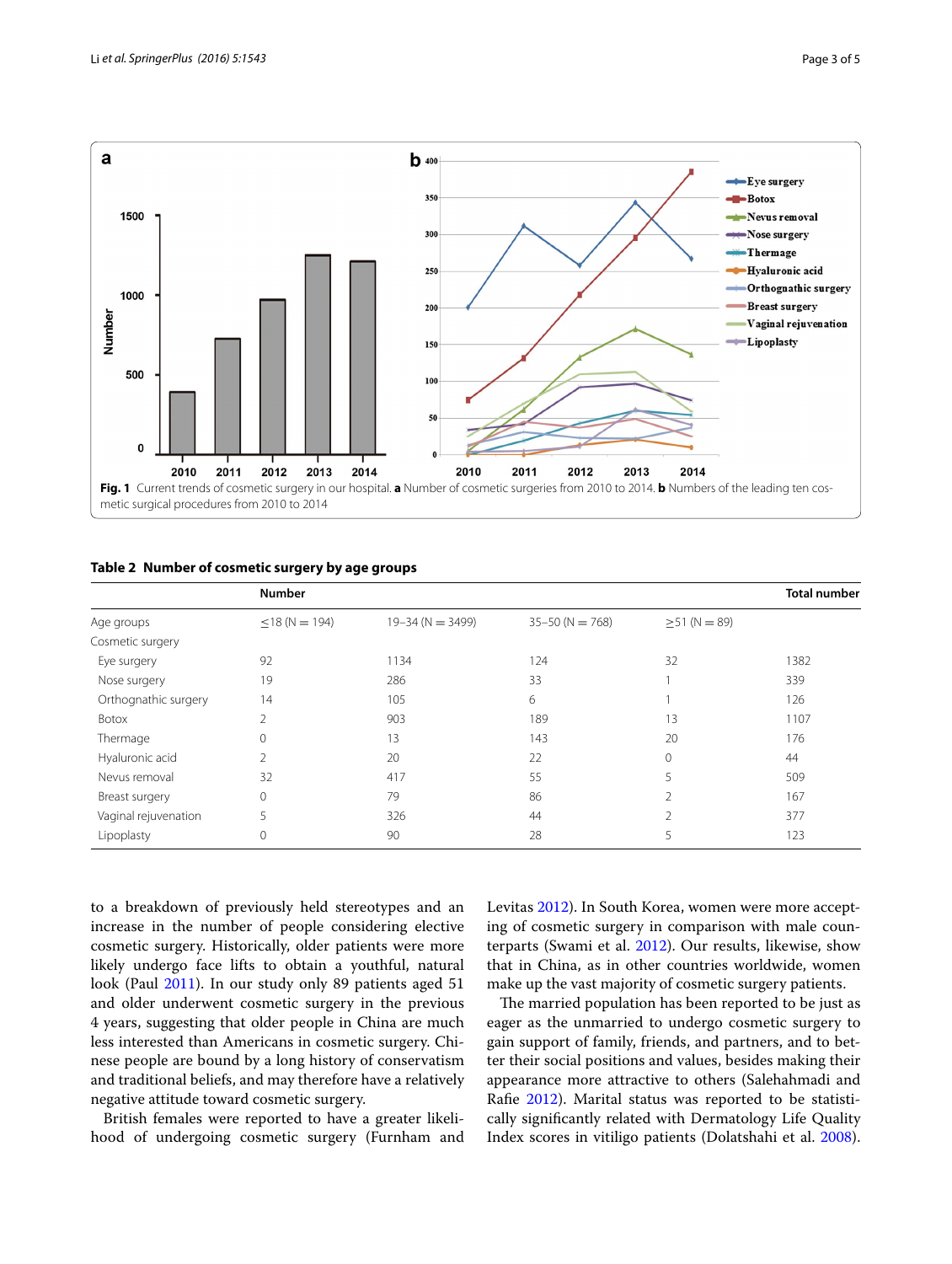| <b>Categorical variables</b> | Eye surgery |                       |         |       | <b>Botox injection</b> |                       |         |        | Nevus removal |                       |         |       |
|------------------------------|-------------|-----------------------|---------|-------|------------------------|-----------------------|---------|--------|---------------|-----------------------|---------|-------|
|                              | Sig. (P)    | Adjusted<br><b>OR</b> | 95 % CI |       | Sig. (P)               | Adjusted<br><b>OR</b> | 95 % CI |        | Sig. (P)      | Adjusted<br><b>OR</b> | 95 % CI |       |
|                              |             |                       | Lower   | Upper |                        |                       | Lower   | Upper  |               |                       | Lower   | Upper |
| Age (years)                  |             |                       |         |       |                        |                       |         |        |               |                       |         |       |
| $\leq 18$                    |             | Referent              |         |       |                        | Referent              |         |        |               | Referent              |         |       |
| $19 - 34$                    | $0.00**$    | 0.53                  | 0.40    | 0.71  | $0.00**$               | 33.39                 | 8.27    | 134.76 | 0.06          | 0.68                  | 0.46    | 1.01  |
| $35 - 50$                    | $0.00**$    | 0.21                  | 0.15    | 0.30  | $0.00**$               | 31.34                 | 7.70    | 127.43 | $0.00**$      | 0.39                  | 0.24    | 0.62  |
| $\geq 51$                    | 0.07        | 0.62                  | 0.37    | 1.04  | $0.00**$               | 16.42                 | 3.62    | 74.50  | $0.02*$       | 0.30                  | 0.11    | 0.80  |
| Sex                          |             |                       |         |       |                        |                       |         |        |               |                       |         |       |
| Male                         |             | Referent              |         |       |                        | Referent              |         |        |               | Referent              |         |       |
| Female                       | 0.22        | 1.30                  | 0.85    | 1.99  | $0.00**$               | 9.19                  | 3.38    | 24.97  | $0.00**$      | 0.30                  | 0.20    | 0.45  |
| Marital status               |             |                       |         |       |                        |                       |         |        |               |                       |         |       |
| Unmarried                    |             | Referent              |         |       |                        | Referent              |         |        |               | Referent              |         |       |
| Married                      | $0.00**$    | 0.62                  | 0.54    | 0.70  | $0.00**$               | 0.69                  | 0.60    | 0.79   | $0.00**$      | 1.57                  | 1.31    | 1.89  |
| Occupation                   |             |                       |         |       |                        |                       |         |        |               |                       |         |       |
| Unemployed                   |             | Referent              |         |       |                        | Referent              |         |        |               | Referent              |         |       |
| Service                      | $0.00**$    | 0.46                  | 0.40    | 0.53  | $0.00**$               | 2.31                  | 1.93    | 2.77   | $0.00**$      | 0.66                  | 0.53    | 0.82  |
| Non-service                  | $0.00**$    | 0.66                  | 0.54    | 0.79  | $0.00**$               | 1.76                  | 1.40    | 2.22   | $0.00**$      | 1.50                  | 1.17    | 1.93  |
| Educational                  |             |                       |         |       |                        |                       |         |        |               |                       |         |       |
| Primary                      |             | Referent              |         |       |                        | Referent              |         |        |               | Referent              |         |       |
| College                      | $0.01*$     | 1.21                  | 1.06    | 1.38  | $0.00**$               | 1.39                  | 1.21    | 1.61   | 0.14          | 1.16                  | 0.95    | 1.43  |
| Master                       | $0.04*$     | 0.62                  | 0.39    | 0.99  | $0.01*$                | 0.41                  | 0.22    | 0.75   | $0.00**$      | 6.61                  | 4.45    | 9.83  |
| Had children                 |             |                       |         |       |                        |                       |         |        |               |                       |         |       |
| No                           |             | Referent              |         |       |                        | Referent              |         |        |               | Referent              |         |       |
| Yes                          | $0.00**$    | 0.70                  | 0.61    | 0.80  | $0.00**$               | 0.55                  | 0.47    | 0.64   | $0.00**$      | 1.45                  | 1.20    | 1.74  |

## <span id="page-3-0"></span>**Table 3 Predictor variables for eye surgery, Botox injection and nevus removal: a logistic regression analysis**

The OR was adjusted for all variables

*OR* odds ratio, *CI* confidence interval, *NS* not statistically significant

\* *P* < 0.05; \*\* *P* < 0.01

The present study highlighted that marital status was statistically significantly associated with eye surgery, Botox injection, and nevus removal, with a greater tendency toward nevus removal.

A previous study proposed that occupation was a risk factor for hypertensive disorders of pregnancy (Bilhartz and Bilhartz [2013](#page-4-21)). In the present study, patients employed in the service industries were inclined to undergo Botox injection, perhaps in the belief that improvement in appearance might increase their chances of becoming successful in their career.

Generally speaking, most cosmetic surgery respondents have been educated to undergraduate level (Salehahmadi and Rafie [2012\)](#page-4-19). Our study shows that patients with a higher education level are more likely to undergo eye surgery and Botox injection. We may thus conclude that college students are more aware of the benefits of cosmetic surgery in correcting certain malformations in the face and body and in helping the individual to function better and more comfortably.

In conclusion, the present study offers new insights into demographic factors that affect individuals' inclination to undergo cosmetic surgery. Plastic surgeons should pay attention to the instructive attributes of predictive factors for cosmetic surgery patients. Even a small cosmetic alteration might be sufficient to give an individual an emotional boost.

## **Conclusions**

We retrospectively analyzed cosmetic surgeries performed at a single center in China. The study offers new insights into factors influencing the motivation to undergo cosmetic surgery. It is suggested that these factors be included in future research designs pertaining to cosmetic surgery.

# **Methods**

#### **Ethics statement**

This study was approved by the Medical Ethics Committee (No. [2009]58). Individuals attending our hospital for